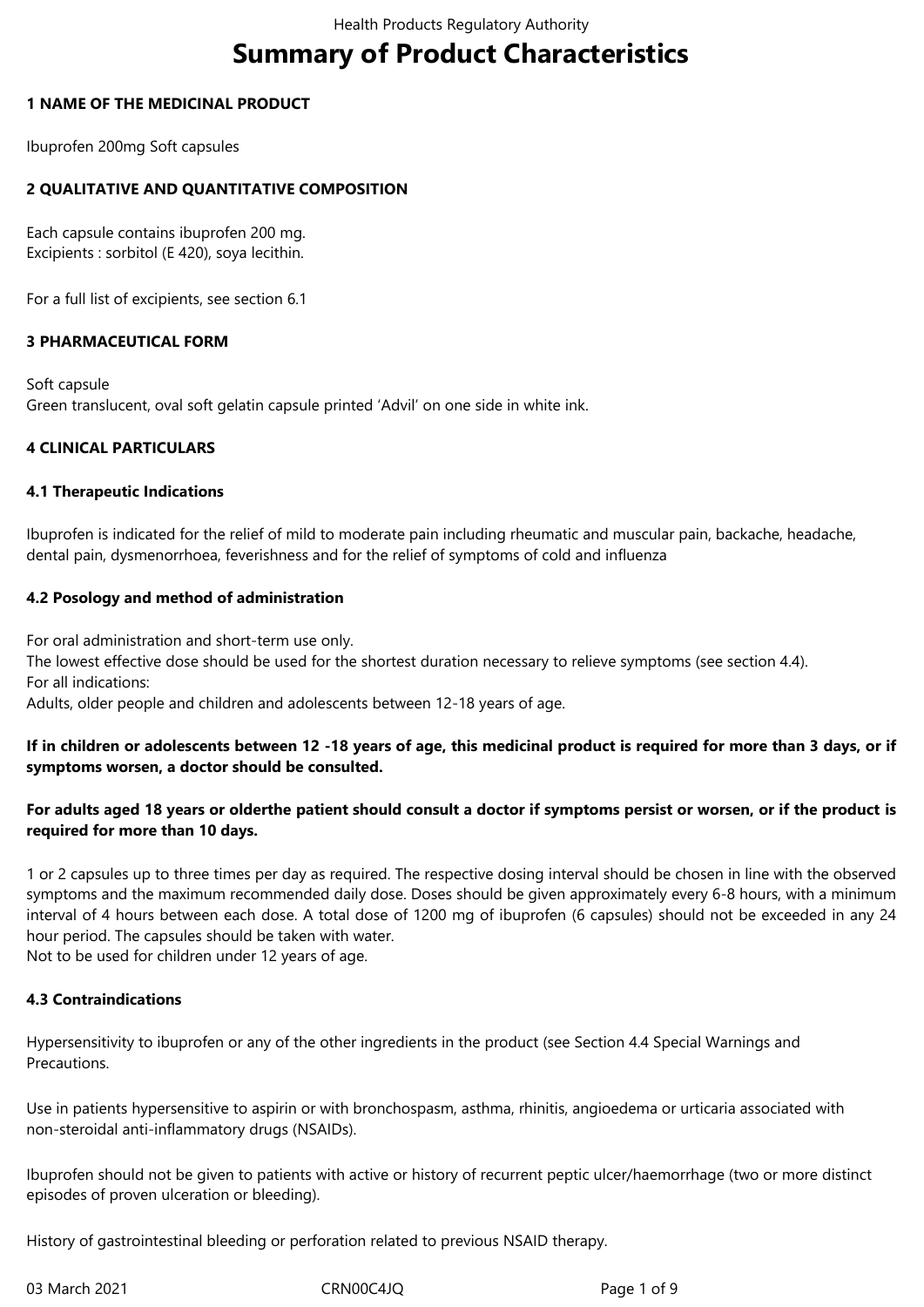Cerebrovascular bleeding, other active bleeding, or haematological disease.

Severe hepatic failure, severe renal failure or severe heart failure (NYHA Class IV).

Last trimester of pregnancy (see section 4.6 Fertility, Pregnancy and Lactation).

### **4.4 Special warnings and precautions for use**

Undesirable effects may be minimised by using the lowest effective dose for the shortest duration necessary to control symptoms (see gastrointestinal and cardiovascular risks below).

#### *Older people:*

Older peoplehave an increased frequency of adverse reactions to NSAIDs, especially gastrointestinal bleeding and perforation which may be fatal.

#### *Respiratory:*

Bronchospasm may be precipitated in patients suffering from or with a previous history of bronchial asthma or allergic disease and Ibuprofen 200 mg Soft Capsules should not be used where other NSAIDs have produced reactions.

### *Other NSAIDs:*

The use of Ibuprofen 200 mg Soft Capsules with concomitant NSAIDs including cyclooxygenase-2 selective inhibitors should be avoided (see section 4.5).

### *Systemic Lupus Erythematosus (SLE) and mixed connective tissue disease:*

Caution should be taken when ibuprofen is given to patients with SLE and autoimmune diseases – increased risk of aseptic meningitis has been reported. (see section 4.8).

### *Renal, Cardiac and Hepatic:*

Caution is required in patients with renal, cardiac or hepatic impairment since renal function may deteriorate (see sections 4.3 and 4.8). The dose should be as low as possible and renal function should be monitored.

There is a risk of renal impairment in dehydrated children or adolescents between 12 -18 years of age.

## *Cardiovascular and cerebrovascular effects:*

Caution (discussion with doctor or pharmacist) is required prior to starting treatment in patients with a history of hypertension and/or heart failure as fluid retention, hypertension and oedema have been reported in association with NSAID therapy.

Clinical studies suggest that use of ibuprofen, particularly at high doses (2400mg/day) may be associated with a small increased risk of arterial thrombotic events (for example myocardial infarction or stroke). Overall, epidemiological studies do not suggest that low dose ibuprofen (e.g. ≤ 1200 mg/day) is associated with an increased risk ofarterial thrombotic events.

Patients with uncontrolled hypertension, congestive heart failure (NYHA II-III), established ischaemic heart disease, peripheral arterial disease, and/or cerebrovascular disease should only be treated with ibuprofen after careful consideration and high doses (2400 mg/day) should be avoided.

Careful consideration should also be exercised before initiating long-term treatment of patients with risk factors for cardiovascular events (e.g. hypertension, hyperlipidaemia, diabetes mellitus and smoking), particularly if high doses of ibuprofen (2400 mg/day) are required.

#### *Impaired female fertility:*

There is limited evidence that drugs which inhibit cyclo-oxygenase/prostaglandin synthesis may cause impairment of female fertility by an effect on ovulation. This is reversible upon withdrawal of treatment.

## *Gastrointestinal:*

NSAIDs should be given with care to patients with a history of gastrointestinal disease (e.g. ulcerative colitis, Crohn's disease) as these conditions may be exacerbated (see section 4.8).

GI bleeding, ulceration or perforation, which can be fatal, has been reported with all NSAIDs at any time during treatment, with or without warning symptoms or a previous history of serious GI events.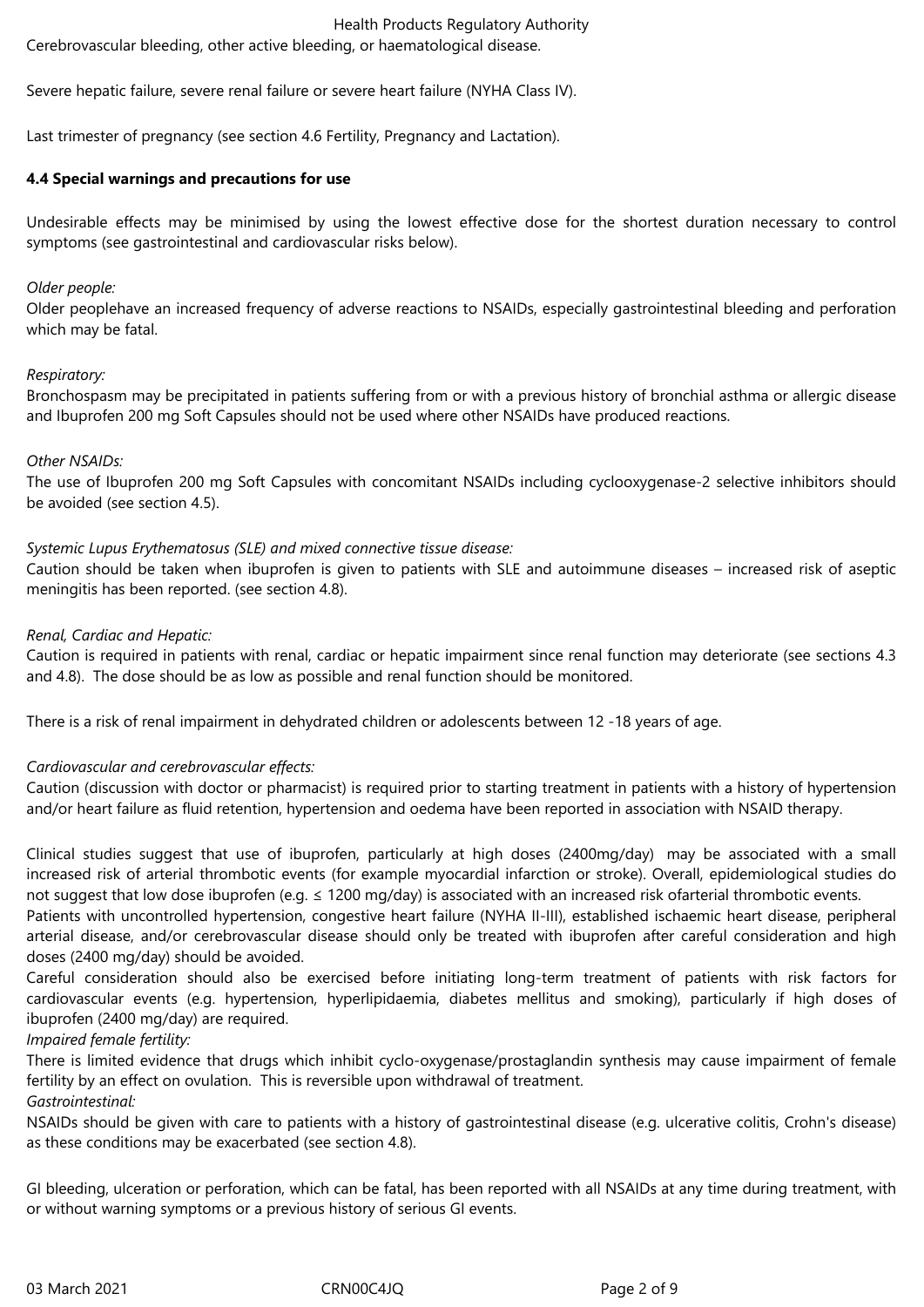The risk of GI bleeding, ulceration or perforation is higher with increasing NSAID doses in patients with a history of ulcer, particularly if complicated with haemorrhage or perforation (see section 4.3), and in the elderly. These patients should commence treatment on the lowest dose available.

Patients with a history of GI toxicity, particularly when elderly, should report any unusual abdominal symptoms (especially GI bleeding), particularly in the initial stages of treatment. Caution should be advised in patients receiving concomitant medications which could increase the risk of ulceration or bleeding, such as oral corticosteroids, anticoagulants such as warfarin, selective serotonin-reuptake inhibitors (SSRIs) or anti-platelet agents such as aspirin (see section 4.5).

When GI bleeding or ulceration occurs in patients receiving ibuprofen, the treatment should be withdrawn.

#### *Dermatological:*

#### Severe skin reactions

Severe skin reactions, some of them fatal, including exfoliative dermatitis, Stevens-Johnson syndrome and toxic epidermal necrolysis, have been reported very rarely in association with the use of NSAIDs (see section 4.8). Patients appear to be at highest risk for these reactions early in the course of therapy, the onset of the reaction occurring in the majority of cases within the first month of treatment.Acute generalised exanthematous pustulosis (AGEP) has been reported in relation to ibuprofen-containing products. Ibuprofen 200 mg Soft Capsules should be discontinued at the first appearance of skin rash, mucosal lesions or any other sign of hypersensitivity.

Exceptionally, varicella can be at the origin of serious cutaneous and soft tissue infectious complications. To date, the contributing role of NSAIDs in the worsening of these infections cannot be ruled out. Thus, it is advisable to avoid use of Ibuprofen 200 mg Soft Capsules in case of varicella.

### *Masking of symptoms of underlying infections*

Ibuprofen 200 mg Soft Capsules can mask symptoms of infection, which may lead to delayed initiation of appropriate treatment and thereby worsening the outcome of the infection. This has been observed in bacterial community acquired pneumonia and bacterial complications to varicella. When Ibuprofen 200 mg Soft Capsules is administered for fever or pain relief in relation to infection, monitoring of infection is advised. In non-hospital settings, the patient should consult a doctor if symptoms persist or worsen.

The pharmacological activity of ibuprofen may reduce fever and inflammation, thus diminishing their utility as diagnostic signs in detecting underlying conditions.

Ibuprofen 200 mg Soft Capsules contain sorbitol E 420.

Patients with rare hereditary problems of fructose intolerance should not take this medicine. Ibuprofen 200 mg soft Capsules contain soya lecithin. If you are allergic to peanut or soya, do not use this medicinal product.

## **4.5 Interaction with other medicinal products and other forms of interactions**

# **Ibuprofen should be avoided in combination with:**

*Aspirin:*

Concomitant administration of ibuprofen and aspirin is not generally recommended because of the potential of increased adverse effects.

Experimental data suggest that ibuprofen may competitively inhibit the effect of low dose aspirin on platelet aggregation when they are dosed concomitantly. Although there are uncertainties regarding extrapolation of these data to the clinical situation, the possibility that regular, long-term use of ibuprofen, may reduce the cardioprotective effect of low-dose aspirin cannot be excluded.No clinically relevant effect is considered to be likely for occasional ibuprofen use (see section 5.1).

#### *Other NSAIDs:*

Ibuprofen should not be used with other pain relievers such as NSAIDs.

## **Ibuprofen should be used with caution in combination with:**

*Anticoagulants:* NSAIDs may enhance the effects of anticoagulants such as warfarin (see section 4.4). When taking anticoagulants it should be taken into account that long-term use of ibuprofen may increase the risk of bleeding.

03 March 2021 CRN00C4JQ Page 3 of 9 *Antihypertensives and diuretics:* NSAIDs may diminish the effects of antihypertensives or thiazide diuretics. Diuretics can increase the risk of nephrotoxicity of NSAIDs.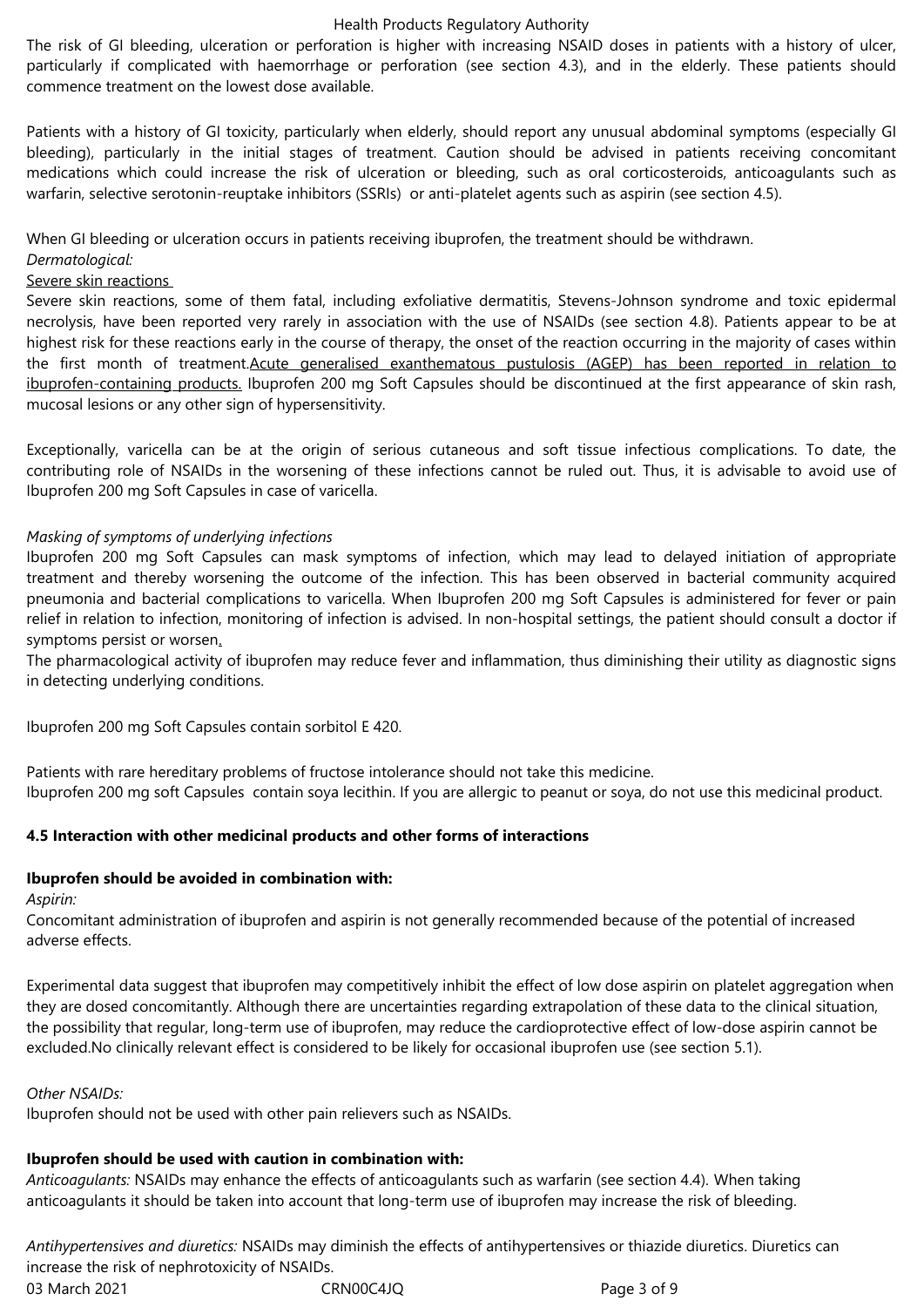*Corticosteroids:* When taking corticosteroids and ibuprofen concomitantly there is an increased risk of gastrointestinal ulceration or bleeding. (see section 4.4).

*Anti-platelet agents and selective serotonin reuptake inhibitors (SSRIs):* Increased risk of gastrointestinal bleeding (see section 4.4)

*Cardiac glycosides:* Ibuprofen may increase serum digitalis concentrations. Serum digitalis concentrations should therefore be monitored in patients with decreased renal function or congestive heart failure.

*Lithium:* Increases in serum lithium concentrations following administration of ibuprofen may be clinically significant.

*Methotrexate:* Concomitant administration of ibuprofen with moderate and high doses of methotrexate may lead to serious and fatal methotrexate toxicity. Patients with reduced renal function may be at additional risk of toxicity from the combination even when low doses of methotrexate (≤20 mg/week) are used.

*Ciclosporin:* Increased risk of nephrotoxicity.

Tacrolimus: Possible increased risk of nephrotoxicity when NSAIDs are given with tacrolimus.

*Zidovudine:* Increased risk of haematological toxicity when NSAIDs are given with zidovudine. There is evidence of an increased risk of haemarthroses and haematoma in HIV(+) haemophiliacs receiving concurrent treatment with zidovudine and ibuprofen.

*Quinolone antibiotics:* Animal data indicate that NSAIDs can increase the risk of convulsions associated with quinolone antibiotics. Patients taking NSAIDs and quinolones may have an increased risk of developing convulsions.

*Phenytoin: Ibuprofen may increase pharmacologically active free phenytoin. Patients taking ibuprofen for long-term use* should be monitored.

*Antacids:* Certain antacids may increase the gastrointestinal absorption of ibuprofen. This is considered to be of clinical relevance particularly during long-term use of ibuprofen.

## **4.6 Fertility, pregnancy and lactation**

#### *Pregnancy*

Inhibition of prostaglandin synthesis may adversely affect the pregnancy and/or the embryo/foetal development. Data from epidemiological studies suggest an increased risk of miscarriage and of cardiac malformation and gastroschisis after use of a prostaglandin synthesis inhibitor in early pregnancy. The absolute risk for cardiovascular malformation was increased from less than 1%, up to approximately 1.5 %. The risk is believed to increase with dose and duration of therapy. In animals, administration of a prostaglandin synthesis inhibitor has been shown to result in increased pre- and post-implantation loss and embryo-foetal lethality. In addition, increased incidences of various malformations, including cardiovascular, have been reported in animals given a prostaglandin synthesis inhibitor during the organogenetic period. During the first and second trimester of pregnancy, ibuprofen should not be given unless clearly necessary. If ibuprofen is used by a woman attempting to conceive, or during the first and second trimester of pregnancy, the dose should be kept as low and duration of treatment as short as possible.

During the third trimester of pregnancy, all prostaglandin synthesis inhibitors may expose the foetus to:

- cardiopulmonary toxicity (with premature closure of the ductus arteriosus and pulmonary hypertension);
- renal dysfunction, which may progress to renal failure with oligo-hydroamniosis;

the mother and the neonate, at the end of pregnancy, to:

- possible prolongation of bleeding time, an anti-aggregating effect which may occur even at very low doses.
- inhibition of uterine contractions resulting in delayed or prolonged labour.

Consequently, ibuprofen is contraindicated during the third trimester of pregnancy.

*Lactation*

03 March 2021 CRN00C4JQ Page 4 of 9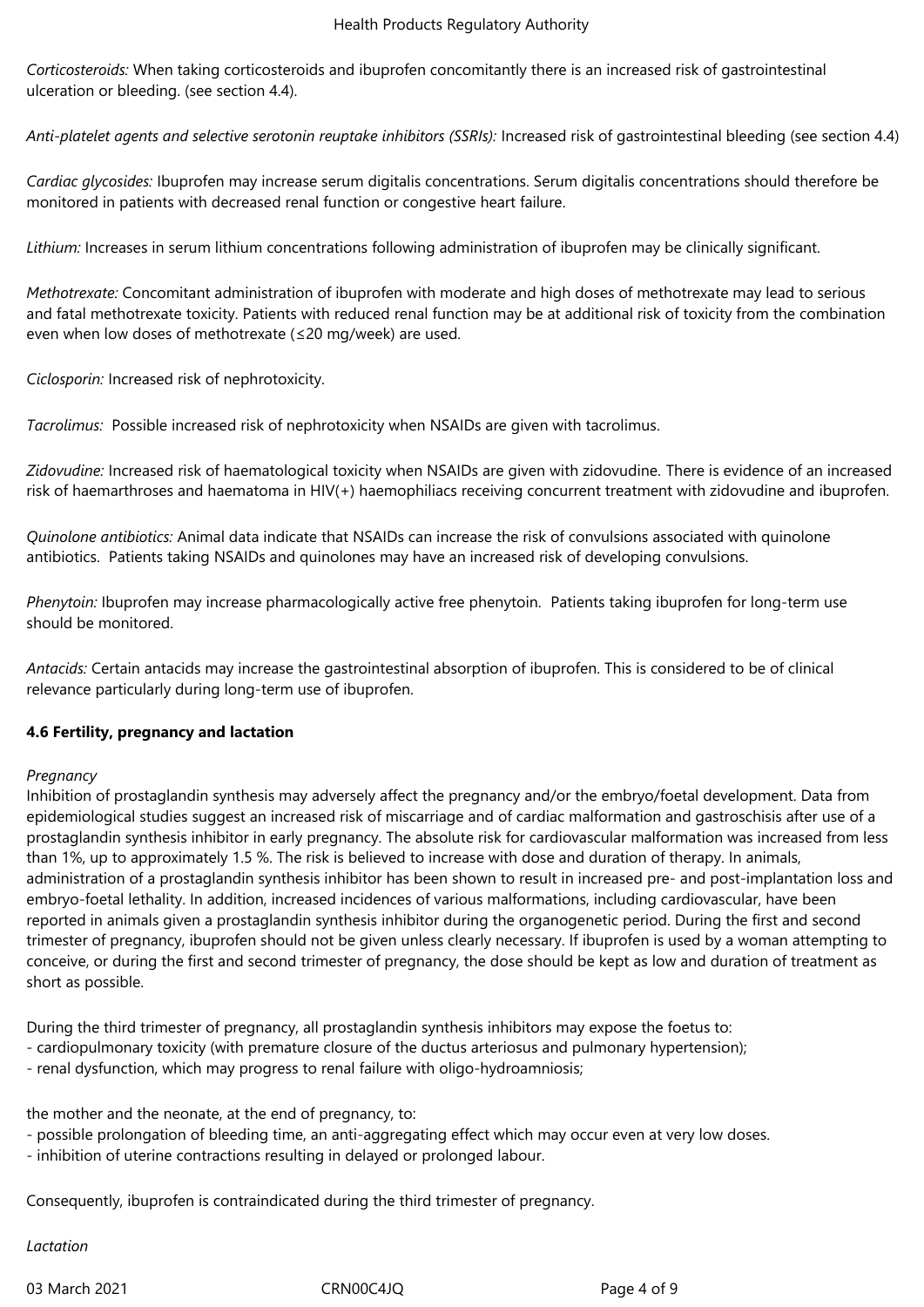In limited studies, ibuprofen appears in breast milk in very low concentrations.Based upon the low level detected (0.0008% of maternal dose), it is unlikely to affect the breast-fed infant adversely.

## *Fertility*

See section 4.4 regarding female fertility.

## **4.7 Effects on ability to drive and use machines**

No studies on the effect of ability to drive or use machines have been performed.

## **4.8 Undesirable effects**

The following list of adverse effects relates to those experienced with ibuprofen at OTC doses, for short-term use. In the treatment of chronic conditions, under long-term treatment, additional adverse effects may occur.

The adverse effects have been listed in order of decreasing frequency, using the following convention: very common ( $\geq 1/10$ ); common (≥ 1/100 to <1/10); uncommon (≥ 1/1,000 to <1/100); rare (≥ 1/10,000 to <1/1,000); very rare (<1/10,000), not known (cannot be estimated from the available data).

| Investigations:                                  | Very rare: | Decreased haematocrit and haemoglobin levels.                                                                                                                                                                                                                                                                                                                                 |
|--------------------------------------------------|------------|-------------------------------------------------------------------------------------------------------------------------------------------------------------------------------------------------------------------------------------------------------------------------------------------------------------------------------------------------------------------------------|
| <b>Cardiac Disorders:</b>                        | Not known: | Oedema, hypertension, angina pectoris and cardiac<br>failure, have been reported in association with NSAID<br>treatment.<br>Clinical studies suggest that use of ibuprofen,<br>particularly at a high dose (2400mg/day) may be<br>associated with a small increased risk of arterial<br>thrombotic events (for example myocardial infarction<br>or stroke) (see section 4.4). |
| Blood and Lymphatic System Disorders:            | Very rare: | Haematopoietic disorders (anaemia, haemolytic<br>anaemia, aplastic anaemia, leucopenia,<br>thrombocytopenia, pancytopenia, agranulocytosis).<br>First signs are: fever, sore throat, superficial mouth<br>ulcers, influenza-like symptoms, severe exhaustion,<br>unexplained bleeding and bruising.                                                                           |
| Nervous System Disorders:                        | Uncommon:  | Headache, dizziness, cerebrovascular accident                                                                                                                                                                                                                                                                                                                                 |
|                                                  | Very rare: | Aseptic meningitis - single cases have been reported<br>very rarely.                                                                                                                                                                                                                                                                                                          |
| Eye Disorders:                                   | Very rare: | Visual impairment.                                                                                                                                                                                                                                                                                                                                                            |
| Ear and Labyrinth Disorders:                     | Very rare: | Tinnitus and vertigo.                                                                                                                                                                                                                                                                                                                                                         |
| Respiratory, Thoracic and Mediastinal Disorders: | Very rare: | Asthma, bronchospasm, dyspnoea and wheezing.                                                                                                                                                                                                                                                                                                                                  |
| <b>Gastrointestinal Disorders:</b>               |            | The most commonly-observed adverse events are<br>gastrointestinal in nature.                                                                                                                                                                                                                                                                                                  |
|                                                  | Uncommon:  | Abdominal pain, abdominal distension, nausea and<br>dyspepsia.                                                                                                                                                                                                                                                                                                                |
|                                                  | Rare:      | Diarrhoea, flatulence, constipation and vomiting.                                                                                                                                                                                                                                                                                                                             |
|                                                  | Very rare: | Peptic ulcer, perforation or gastrointestinal                                                                                                                                                                                                                                                                                                                                 |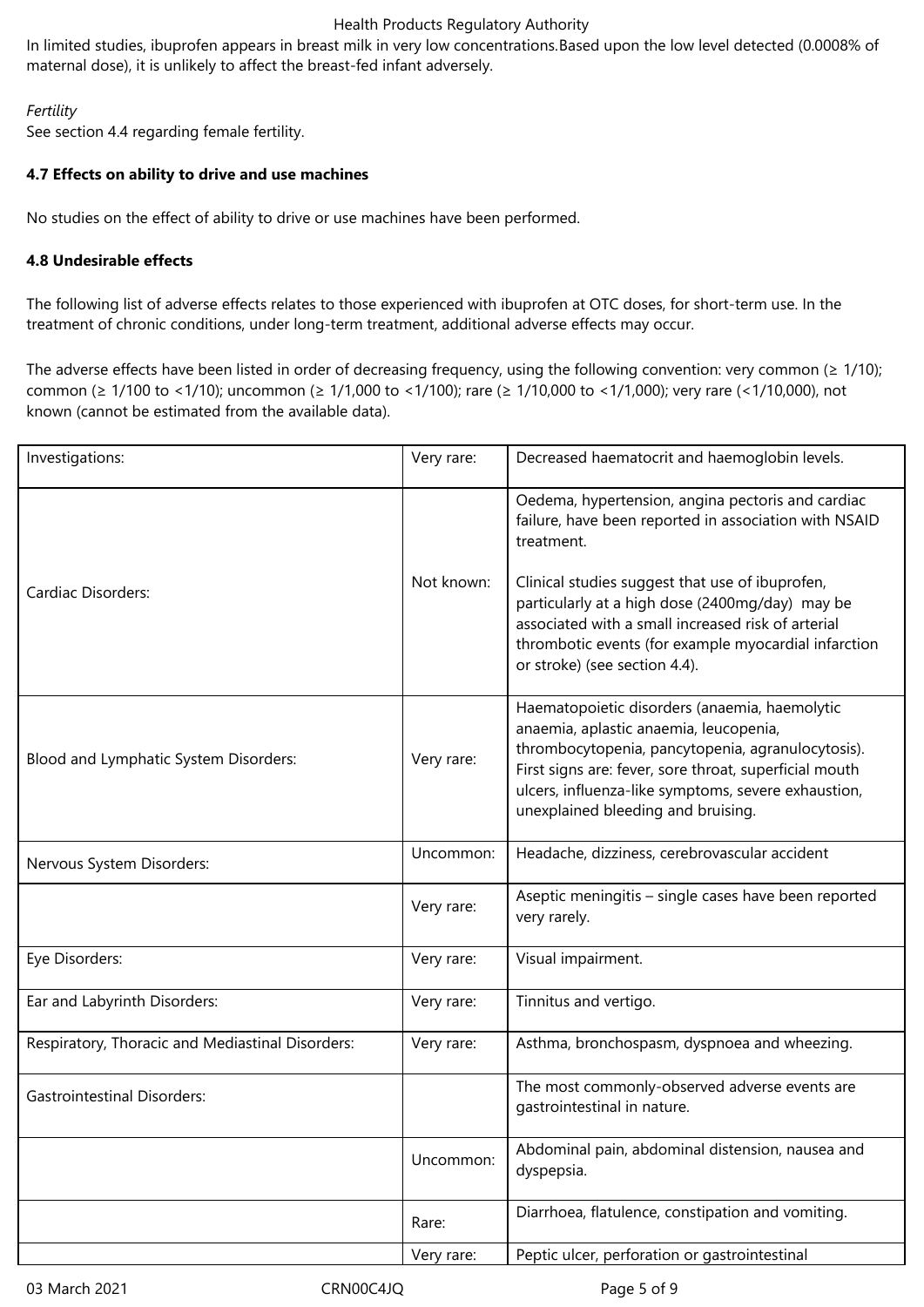|                                                       |            | haemorrhage, melaena, haematemesis, sometimes fatal,<br>particularly in the elderly, ulcerative stomatitis, gastritis,<br>mouth ulcer.                                                                                                                                                                                                                                                                                                                                                                                                                                                                |
|-------------------------------------------------------|------------|-------------------------------------------------------------------------------------------------------------------------------------------------------------------------------------------------------------------------------------------------------------------------------------------------------------------------------------------------------------------------------------------------------------------------------------------------------------------------------------------------------------------------------------------------------------------------------------------------------|
|                                                       | Not known: | Exacerbation of colitis and Crohn's disease (see section<br>$4.4$ ).                                                                                                                                                                                                                                                                                                                                                                                                                                                                                                                                  |
| Renal and Urinary Disorders:                          | Very rare: | Acute renal failure, tubulointerstitial nephritis, nephritic<br>syndrome, papillary necrosis, especially in long-term<br>use, associated with increased serum urea and oedema;<br>haematuria and proteinuria.                                                                                                                                                                                                                                                                                                                                                                                         |
| Skin and Subcutaneous Tissue Disorders:               | Uncommon:  | Various skin rashes                                                                                                                                                                                                                                                                                                                                                                                                                                                                                                                                                                                   |
|                                                       | Very rare: | Severe forms of skin reactions such as bullous reactions,<br>including Stevens-Johnson Syndrome, erythema<br>multiforme and toxic epidermal necrolysis can occur.                                                                                                                                                                                                                                                                                                                                                                                                                                     |
|                                                       | Not known: | Drug reaction with eosinophilia and systemic<br>symptoms (DRESS syndrome)<br>Acute generalised exanthematous pustulosis (AGEP)<br>Photosensitivity reactions.                                                                                                                                                                                                                                                                                                                                                                                                                                         |
| Infections and Infestations:                          | Not known: | Meningitis, aseptic meningitis.                                                                                                                                                                                                                                                                                                                                                                                                                                                                                                                                                                       |
| Vascular Disorders:                                   | Very rare: | Hypertension.                                                                                                                                                                                                                                                                                                                                                                                                                                                                                                                                                                                         |
| General Disorders and Administration Site Conditions: | Very rare: | Oedema, swelling and peripheral oedema.                                                                                                                                                                                                                                                                                                                                                                                                                                                                                                                                                               |
| Immune System Disorders:                              | Uncommon:  | Hypersensitivity reactions with urticaria and pruritis.                                                                                                                                                                                                                                                                                                                                                                                                                                                                                                                                               |
|                                                       | Very rare: | Severe hypersensitivity reactions. Symptoms could be:<br>facial, tongue and laryngeal swelling, dyspnoea,<br>tachycardia, hypotension (anaphylaxis, angioedema or<br>severe shock).                                                                                                                                                                                                                                                                                                                                                                                                                   |
|                                                       | Not known: | Non-specific allergic reactions<br>Respiratory tract reactivity (e.g. asthma, aggravated<br>asthma and bronchospasm).<br>Various skin reactions including exfoliative and bullous<br>dermatoses (including epidermal necrolysis and<br>erythema multiforme).<br>In patients with existing auto-immune disorders (such<br>as systemic lupus erythematosus, mixed connective<br>tissue disease) during treatment with ibuprofen, single<br>cases of symptoms of aseptic meningitis, such as stiff<br>neck, headache, nausea, vomiting, fever or<br>disorientation have been observed (see section 4.4). |
| <b>Hepatobiliary Disorders:</b>                       | Very rare: | Liver disorders, hepatitis and jaundice.                                                                                                                                                                                                                                                                                                                                                                                                                                                                                                                                                              |
| Psychiatric Disorders:                                | Very rare: | Nervousness.                                                                                                                                                                                                                                                                                                                                                                                                                                                                                                                                                                                          |

# **Reporting of suspected adverse reactions**

Reporting of suspected adverse reactions Reporting suspected adverse reactions after authorisation of the medicinal product is important. It allows continued monitoring of the benefit/risk balance of the medicinal product. Healthcare professionals are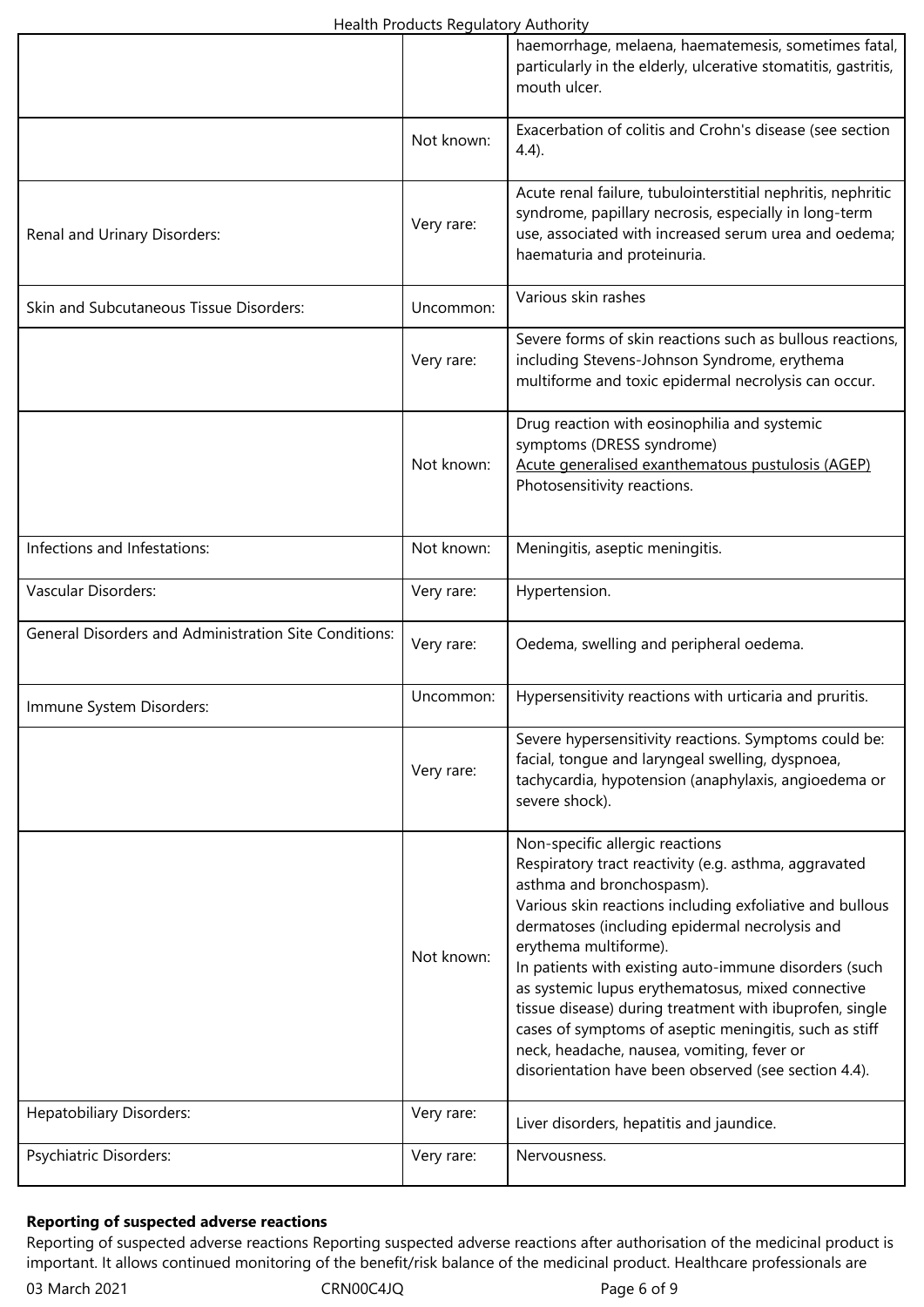#### **4.9 Overdose**

In children ingestion of more than 400 [mg/kg may ca](http://www.hpra.ie/)use sym[ptoms. In adults the](mailto:medsafety@hpra.ie) dose response effect is less clear cut. The half-life in overdose is 1.5 – 3 hours.

#### *Symptoms*

Most patients who have ingested clinically important amounts of NSAIDs will develop no more than nausea, vomiting, epigastric pain, or more rarely diarrhoea. Tinnitus, headache and gastrointestinal bleeding are also possible. In more serious poisoning, toxicity is seen in the central nervous system, manifesting as drowsiness, occasionally excitation, hypotension and disorientation or coma. Occasionally patients develop convulsions. In serious poisoning metabolic acidosis may occur and the prothrombin time/INR may be prolonged, probably due to interference with the actions of circulating clotting factors. Acute renal failure and liver damage may occur. Exacerbation of asthma is possible in asthmatics.

#### *Management*

Management should be symptomatic and supportive and include the maintenance of a clear airway and monitoring of cardiac and vital signs until stable. Consider oral administration of activated charcoal if the patient presents within 1 hour of ingestion of a potentially toxic amount. If frequent or prolonged, convulsions should be treated with intravenous diazepam or lorazepam. Give bronchodilators for asthma.

#### **5 PHARMACOLOGICAL PROPERTIES**

#### **5.1 Pharmacodynamic properties**

#### **Pharmacotherapeutic group:** Propionic acid derivatives **ATC code:** M01A E01

Ibuprofen is a propionic acid derivative NSAID that has demonstrated its efficacy by inhibition of prostaglandin synthesis. In humans ibuprofen reduces inflammatory pain, swellings and fever. Furthermore, ibuprofen reversibly inhibits platelet aggregation.

Clinical evidence demonstrates that when 400 mg of ibuprofen are taken, pain relieving effects can last for up to 8 hours.

Experimental data suggest that ibuprofen may competitively inhibit the effect of low dose aspirin on platelet aggregation when they are dosed concomitantly. Some pharmacodynamic studies show that when single doses of ibuprofen 400mg were taken within 8 hours before or within 30 minutes after immediate release aspirin dosing (81mg), a decreased effect of aspirin on the formation of thromboxane or platelet aggregation occurred. Although there are uncertainties regarding extrapolation of these data to the clinical situation, (for) the possibility that regular, long-term use of ibuprofen may reduce cardioprotective effect of low-dose aspirin cannot be excluded. No clinically relevant effect is considered to be likely for occasional ibuprofen use (see section 4.5).

#### **5.2 Pharmacokinetic properties**

After oral administration, solubilized ibuprofen (as present in Liquigel Capsules) is quickly absorbed when administered under fasting conditions. C<sub>max</sub> is achieved within 0.6 hours compared to conventional tablets ( $\frac{3}{4}$  – 1½ hours). When taken with food, peak levels are observed after 1-2 hours.

Ibuprofen protein binding is approximately 99%. After an oral dose, ibuprofen is 75 – 85% excreted in the urine during the first 24 hours (mainly in the form of two metabolites), the remainder being eliminated in the faeces following excretion in bile. Excretion is complete within 24 hours.

The half-life of ibuprofen in plasma is approximately 2 hours.

In limited studies, ibuprofen appears in the breast milk in very low concentrations.

## **5.3 Preclinical safety data**

03 March 2021 **CRN00C4JQ** Page 7 of 9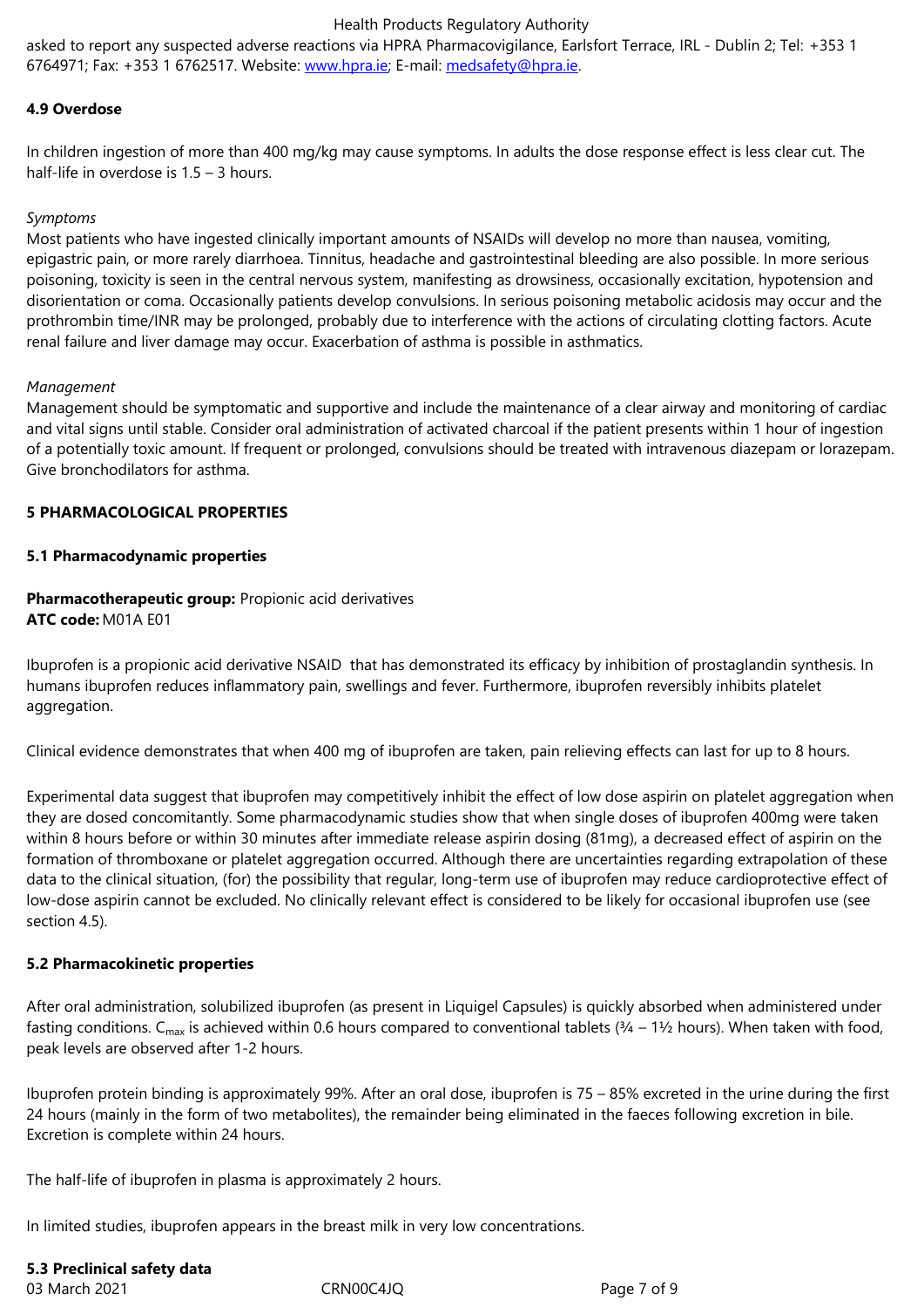Preclinical data reveal no special hazard for humans based on conventional studies on safety pharmacology, repeated dose toxicity, genotoxicity and carcinogenic potential. No teratogenic effect has been demonstrated in animal experiments, however, use of ibuprofen during pregnancy should, if possible, be avoided.

Preclinical effects were observed only at exposures considered sufficiently in excess of the maximum human exposure, indicating little relevance to clinical use.

#### **6 PHARMACEUTICAL PARTICULARS**

### **6.1 List of excipients**

Macrogol600, potassium hydroxide, sorbitol liquid, partially dehydrated, gelatin, quinoline yellow (E104), patent blue (E131), purified water, soya lecithin, triglycerides (medium chain), glyceryl stearate, oleic acid, ascorbyl palmitate, Opacode White ink: titanium dioxide (E171), propylene glycol, polyvinyl acetate phthalate, Macrogol400.

### **6.2 Incompatibilities**

Not applicable

### **6.3 Shelf life**

3 years

### **6.4 Special precautions for storage**

Do not store above 25°C.

### **6.5 Nature and contents of container**

The Liquigel Capsules are packed into blister strips in a cardboard box.

Pack A:

Blister: White opaque thermoformed unplasticised PVC (250 μm) / Polyethylene extrusion coating (30 μm) /PVdC (90 gsm) heat sealed to the foil.

Foil: Hard temper aluminium foil (20 μm) / Heatseal lacquer (7 gsm)

Pack B:

Blister: White opaque thermoformed unplasticised PVC (250 μm) / PVdC coating (60 gsm) heat sealed to the foil. Foil: Glassine (35 gsm) / Lamination adhesive / Aluminium foil (9 μm) / Heat seal lacquer (7 gsm).

A pack range will consist of packs of 6, 10, 12, 20, 24, 30, 36, 40, 48, 50, 60, 70, 72, 80, 90, 96 and 100 Liquigel capsules.

Not all pack sizes may be marketed.

## **6.6 Special precautions for disposal of a used medicinal product or waste materials derived from such medicinal product and other handling of the product**

No special requirements.

## **7 MARKETING AUTHORISATION HOLDER**

GlaxoSmithKline Consumer Healthcare (Ireland) Limited 12 Riverwalk Citywest Business Campus Dublin 24 Ireland